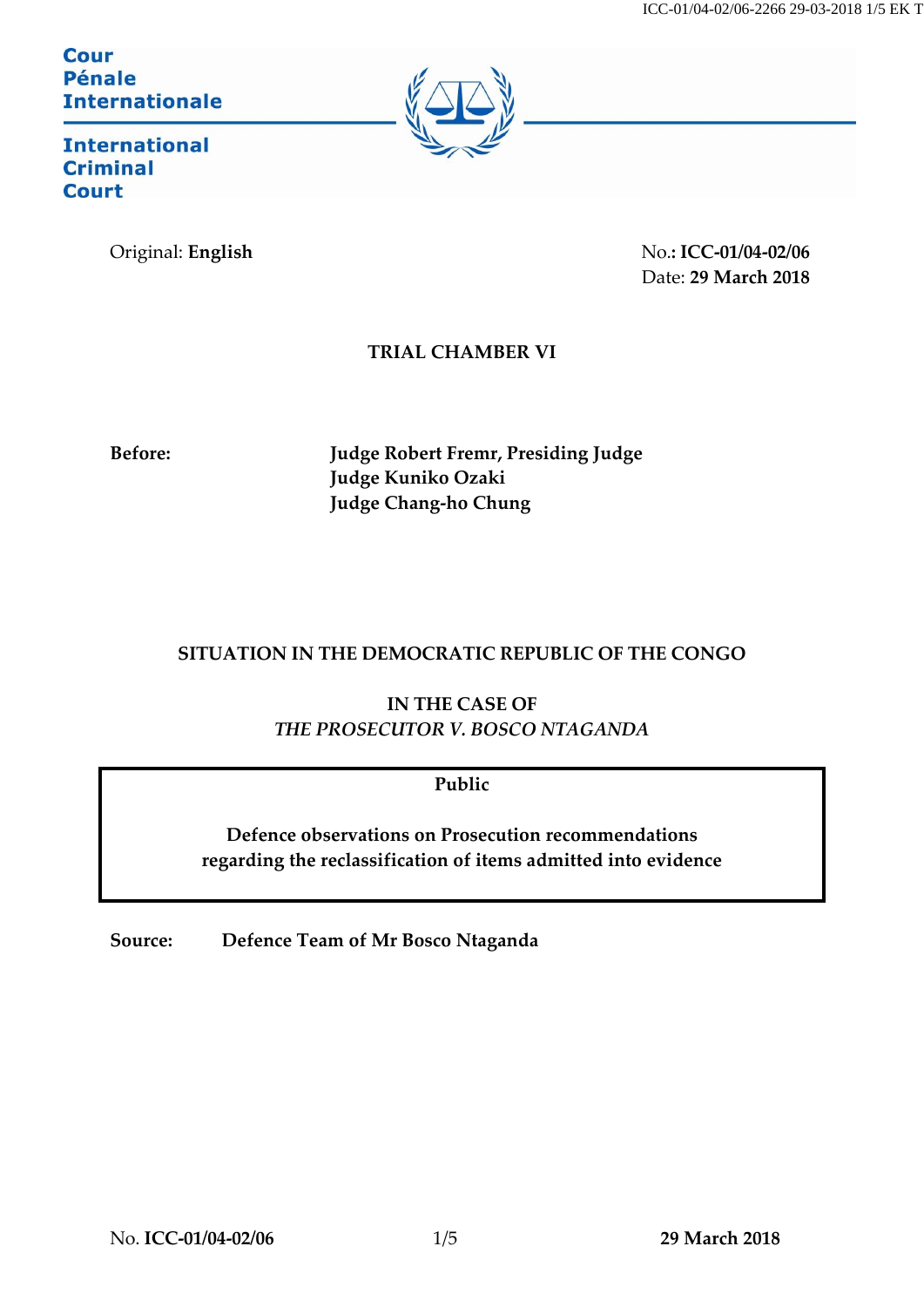**Document to be notified in accordance with regulation 31 of the** *Regulations of the Court* **to:**

| The Office of the Prosecutor                 | <b>Counsel for the Defence</b>             |
|----------------------------------------------|--------------------------------------------|
| Ms Fatou Bensouda                            | Me Stéphane Bourgon                        |
| Mr James Stewart                             | Me Christopher Gosnell                     |
| Ms Nicole Samson                             |                                            |
| <b>Legal Representatives of Victims</b>      | <b>Legal Representatives of Applicants</b> |
| Ms Sarah Pellet                              |                                            |
| Mr Dmytro Suprun                             |                                            |
|                                              |                                            |
| <b>Unrepresented Victims</b>                 | <b>Unrepresented Applicants</b>            |
|                                              | (Participation / Reparation)               |
| The Office of Public Counsel for             | The Office of Public Counsel for the       |
| <b>Victims</b>                               | <b>Defence</b>                             |
| <b>States' Representatives</b>               | <b>Amicus Curiae</b>                       |
| <b>REGISTRY</b>                              |                                            |
| Registrar                                    | <b>Counsel Support Section</b>             |
| Mr Herman von Hebel                          |                                            |
| <b>Victims and Witnesses Unit</b>            | <b>Detention Section</b>                   |
| Mr Nigel Verrill                             |                                            |
| <b>Victims Participation and Reparations</b> | Other                                      |
| <b>Section</b>                               |                                            |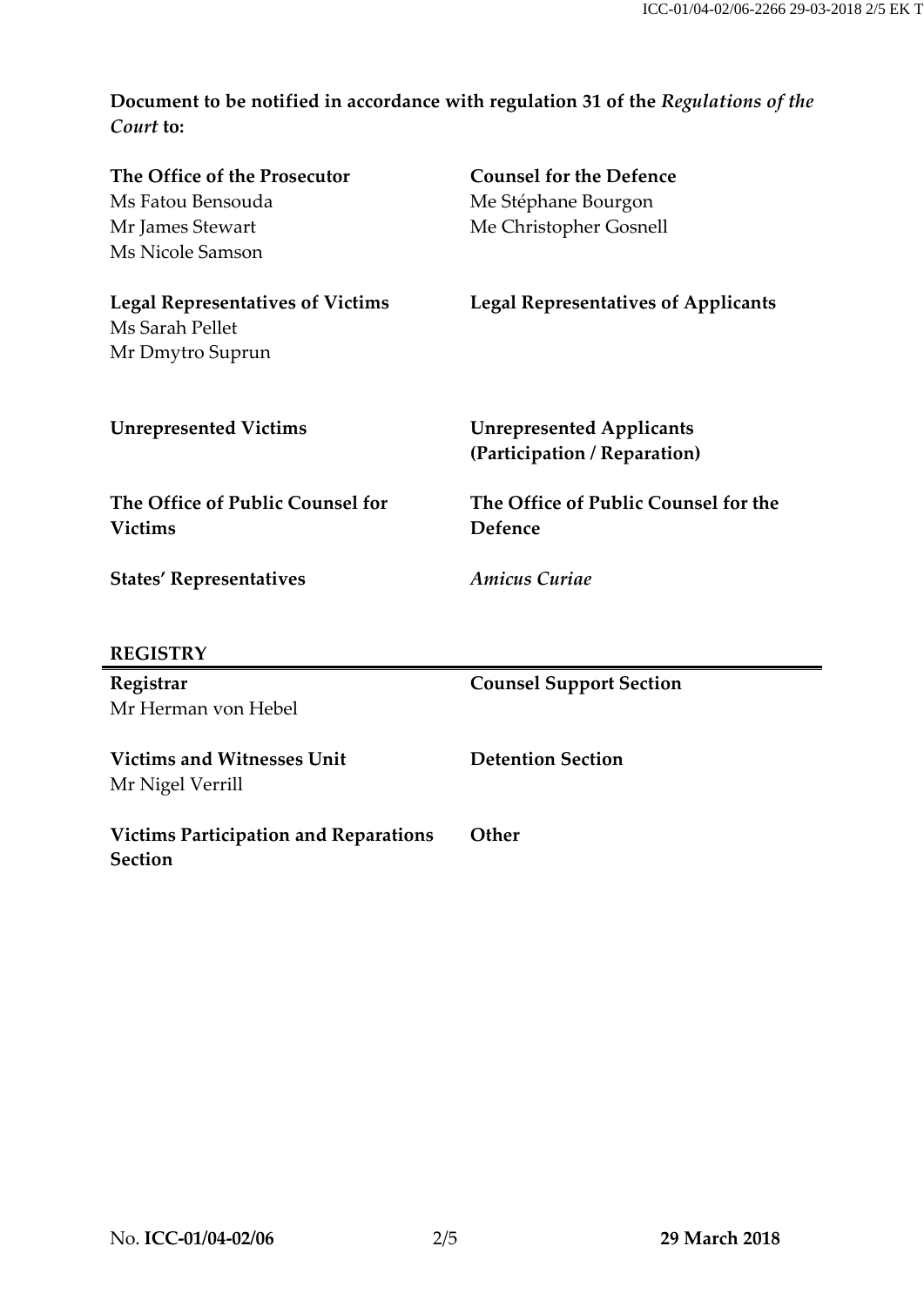Further to Trial Chamber VI ("Chamber")'s direction to the Parties and participants to coordinate with each other and the Registry, as appropriate, to indicate any items that could be reclassified as 'public', with or without redactions, $1$  and the submission on 28 March 2018 of the *Prosecution's recommendations on the reclassification of items admitted into evidence through the Defence bar table motion* ("Prosecution Recommendations"), <sup>2</sup> Counsel representing Mr Ntaganda ("Defence") hereby submit this:

# **Defence observations on Prosecution recommendations regarding the reclassification of items admitted into evidence**

### **"Defence Observations"**

# **INTRODUCTION**

- 1. On 31 January and 21-22 February 2018, the Chamber ordered the parties and participants to coordinate with each other and the Registry, as appropriate, to review the documents admitted *via* the Defence bar table motions and to indicate any items that could be reclassified as 'public', with or without redactions by 29 March 2018.
- 2. On 28 March, the Prosecution filed its Prosecution Recommendations.

#### **SUBMISSIONS**

3. The Defence has reviewed all items admitted into evidence pursuant to the Chamber's decisions on the bar table motions submitted by the Defence, as set out in Annex A to the Prosecution Recommendations ("OTP Annex A")

 $\overline{a}$ 

<sup>1</sup> ICC-01/04-02/06-2201-Conf, para.66, ICC-01/04-02/06-2240, para.12 and ICC-01/04-02/06-2241, para.10.

<sup>2</sup> ICC-01/04-02/06-2265.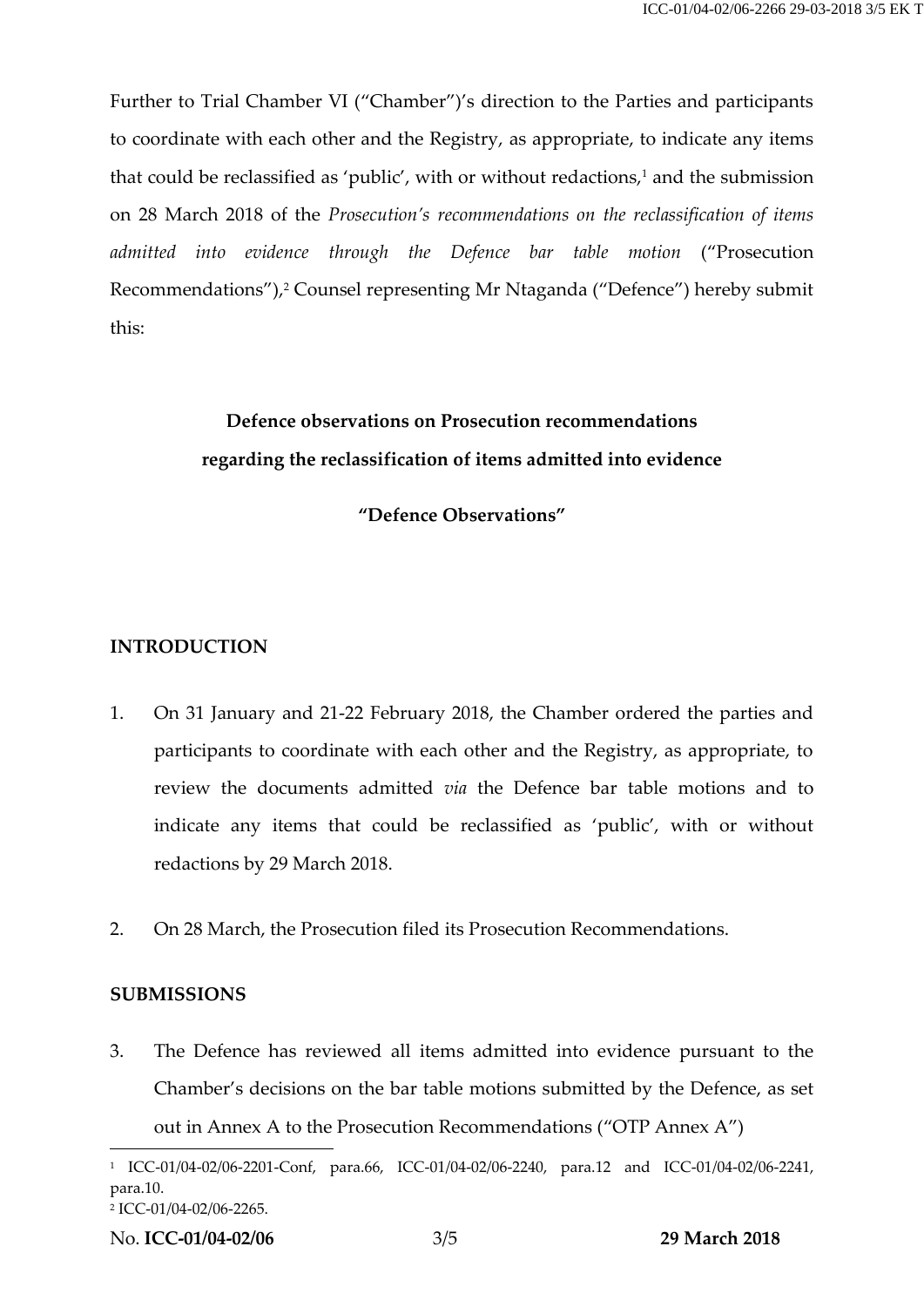- 4. Other than for the ten items addressed below, the Defence agrees with the Prosecution's recommendations regarding the reclassification of certain items as public, with or without redactions, as well as concerning the documents which should not be reclassified and remain confidential.
- 5. OTP Annex A Item No 34: Reclassification as a public document is not opposed but without redactions. Whereas the document might contain information related to a witness, which is not clear, public access to this document would not allow to identify him or her.
- 6. OTP Annex A Item No 35: Reclassification as a public document is not opposed but without redactions. Whereas the document does refer to the name of a Prosecution witness, public access to this document would not allow to identify him.
- 7. OTP Annex A Items 47, 48, 100 and 101: Reclassification as public documents is not opposed but without redactions. Although the protection of innocent third parties is a valid objective, redacting the identities of all persons considered to be innocent third parties would defeat the purpose of reclassifying these documents. Adopting this approach implies that many other documents would require redactions.
- 8. OTP Annex A Item 70: Contrary to the Prosecution's recommendations, this document should be reclassified as a public document. This item is similar to many other documents, which were not provided under Article 54(3)(e) and the fact that this document was obtained pursuant to this provision does not appear on the document. More importantly, public access to this document would not allow to establish the source's identity or the identity of any particular witness.